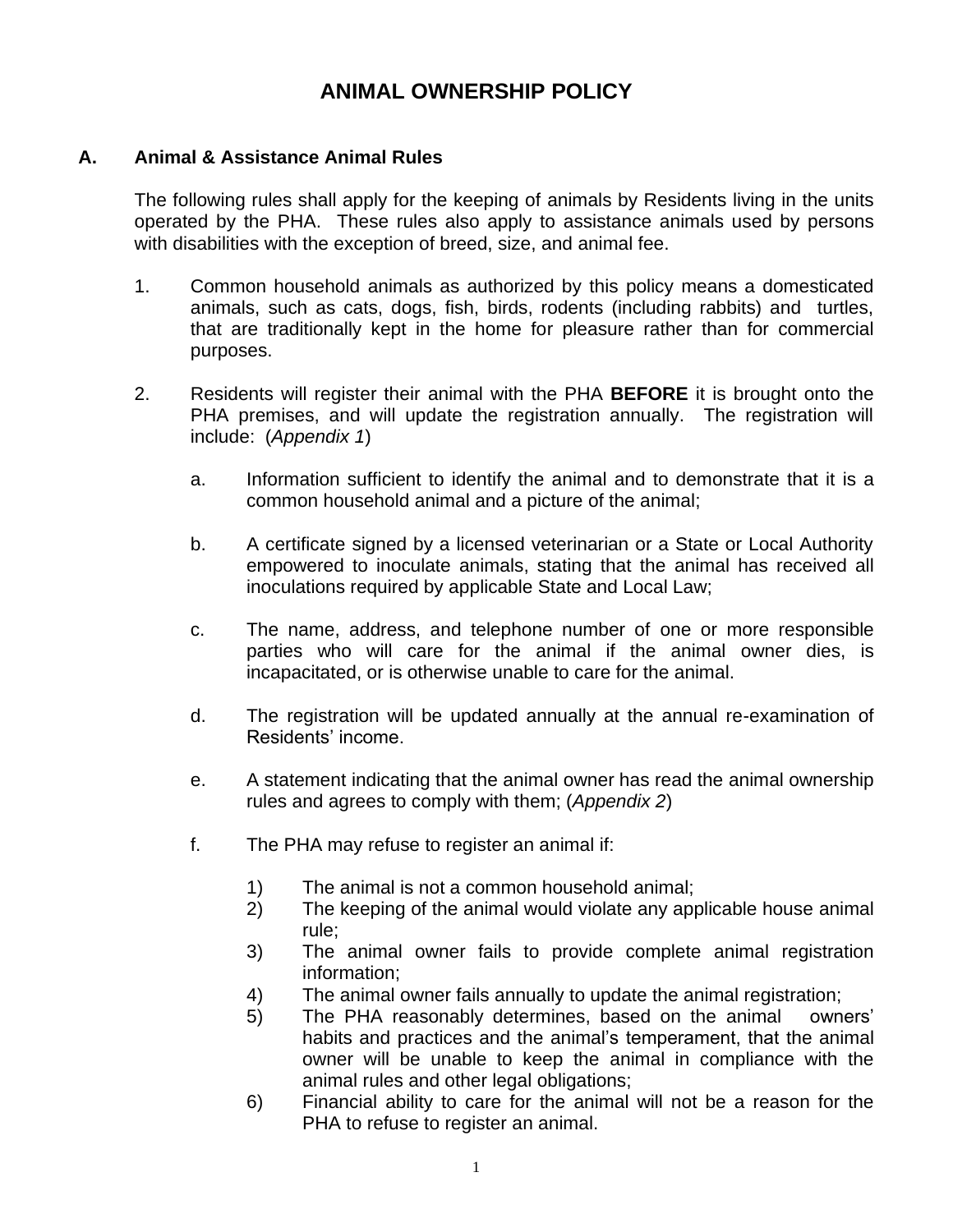- g. The PHA will notify the animal owner if the PHA refuses to register an animal. The notice will:
	- 1) State the reasons for refusing to register the animal;
	- 2) Be served on the animal owner in accordance with procedure outlined in paragraph B1 of this policy; and
	- 3) Be combined with a notice of an animal rule violation if appropriate.
- 3. Cats and dogs shall be limited to small breeds where total weight shall not exceed twenty (20) pounds and total height shall not exceed twelve (12) inches. Assistance animals are excluded from height and weight restrictions.
- 4. No chows, pit bulls, German police dogs, or any other known fighter breed will be allowed on the premises. Assistance animals are excluded from breed restrictions.
- 5. Animals shall be neutered or spayed, if applicable, and verified by veterinarian, cost to be paid by the owner. Animal owners will be required to present a certificate of health from their veterinarian verifying all required annual vaccines, initially and at re-examination/annually.
- 6. A **\$** 300.00 Animal/Pet Fee (non-refundable) shall be made to the PHA. Assistance animals are excluded from the Animal/Pet Fee.
- 7. Animals shall be quartered in the Residents unit.
- 8. Animals shall be kept on a leash and controlled by a responsible individual when taken outside.
- 9. No dog houses will be allowed on the premises.
- 10. Animals (dogs and cats), shall be allowed to run only on the owner's lawn and owners shall clean up animal's waste EACH day.
- 11. The City Ordinance concerning animals will be complied with.
- 12. Animals shall be removed from the premises when their conduct or condition is duly determined to constitute a nuisance or a threat to the health and safety of the animal owner, occupants, and staff of the PHA in accordance with paragraph B3 below.
- 13. Birds must be kept in regular bird cages and not allowed to fly throughout the unit.
- 14. Each resident family will be allowed to house only one (1) pet at any time. Visiting guests with animals will not be allowed.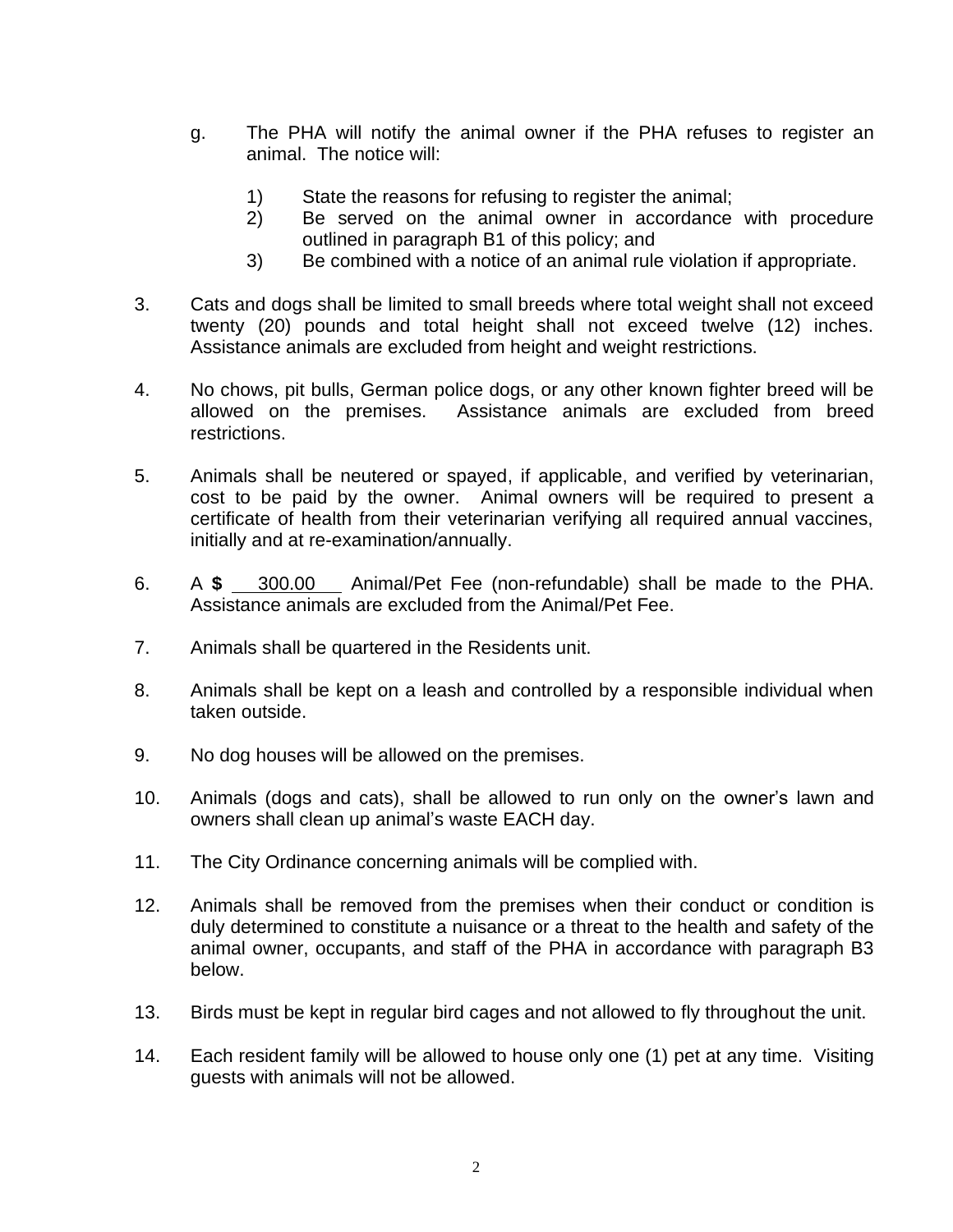- 15. Dishes or containers for food and water will be located within the owner's apartment. Food and/or table scraps will not be deposited on the owner's porches or yards.
- 16. Residents will not feed or water stray animals or wild animals.
- 17. Animals will not be allowed on specified common areas (under clotheslines, social rooms, office, maintenance space, etc.). Assistance animals are exempt from this restriction.
- 18. Each resident family will be responsible for the noise or odor caused by their animal. Obnoxious odors can cause health problems and will not be tolerated.
- 19. Each resident family will be responsible for controlling the conduct of their animal during inspections, pest control, maintenance, etc. Failure of the PHA to gain access to the unit during scheduled maintenance will result in an animal violation notice (described herein) being sent to the resident. **Note: PHA will not call resident to come secure animal for scheduled maintenance.**

# **B. Animal Violation Procedure**

- 1. **NOTICE OF ANIMAL RULE VIOLATION (Appendix 3):** When the PHA determines on the basis of objective facts supported by written statements, that an animal owner has violated one or more of these rules governing the owning or keeping of animals, the PHA will:
	- a. Serve a notice of the animal rule violation on the owner by sending a letter by first class mail, properly stamped and addressed to the Resident at the leased dwelling unit, with a proper return address, or serve a copy of the notice on any adult answering the door at the Residents' leased dwelling unit, or if no adult responds, by placing the notice under or through the door, if possible, or else by attaching the notice to the door;
	- b. The notice of animal rule violation must contain a brief statement of the factual basis for the determination and the animal rule or rules alleged to be violated;
	- c. The notice must state that the animal owner has ten (10) days from the effective date of service of notice to correct the violation (including, in appropriate circumstances, removal of the animal) or to make a written request for a meeting to discuss the violation, (the effective date of service is that day that the notice is delivered or mailed, or in the case of service by posting, on the day that the notice was initially posted);
	- d. The notice must state that the animal owner is entitled to be accompanied by another person on his or her choice at the meeting;
	- e. The notice must state that the animal owners' failure to correct the violation, to request a meeting, or to appear at a requested meeting may result in initiation of procedures to terminate the animal owners' residency.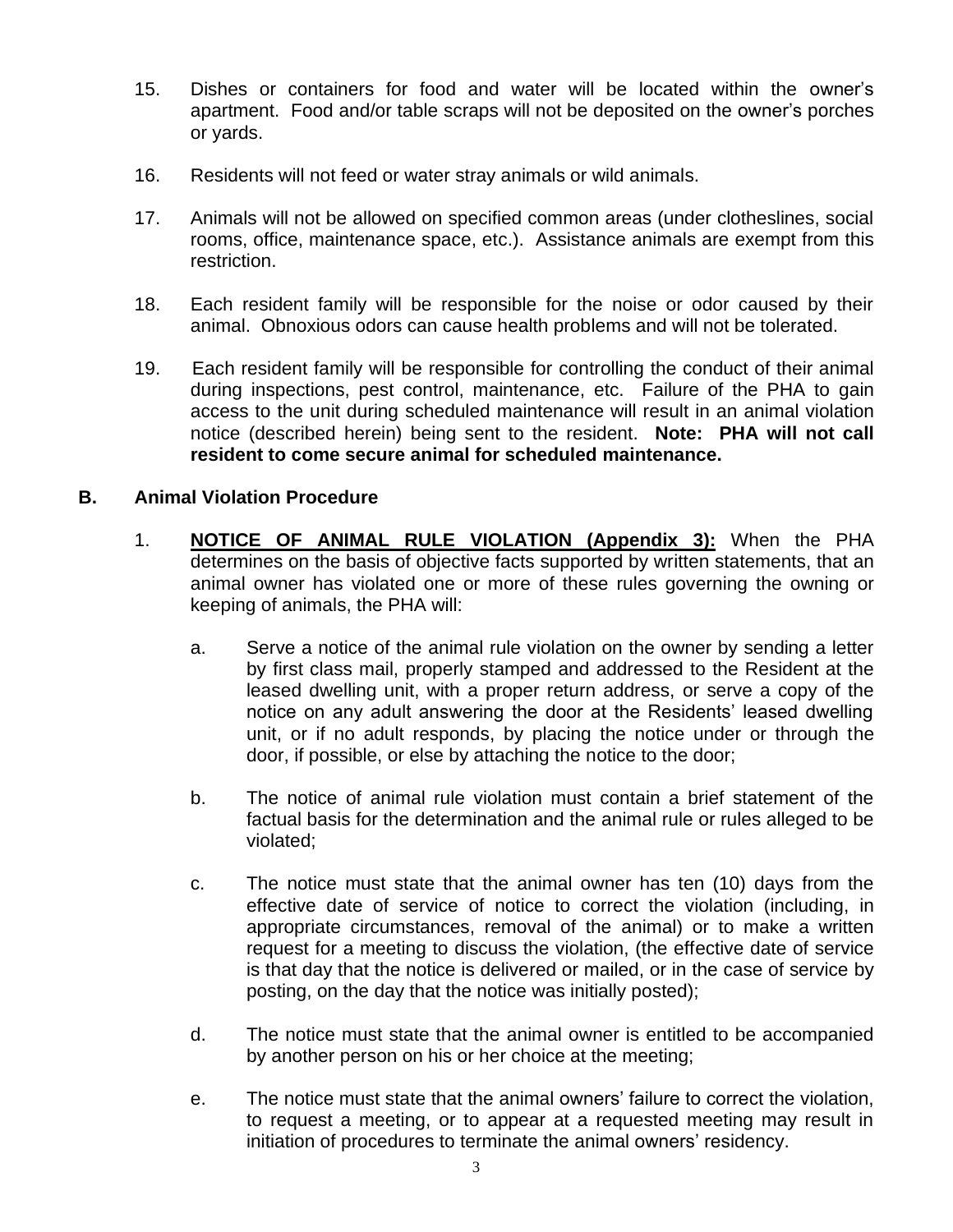- 2. **ANIMAL RULE VIOLATION MEETING:** If the animal owner makes a timely request for a meeting to discuss an alleged animal rule violation, the PHA shall establish a mutually agreeable time and place for the meeting to be held within fifteen (15) days from the effective date of service of the notice of animal rule violation (unless the PHA agrees to a later date).
	- a. The PHA and the animal owner shall discuss any alleged animal rule violation and attempt to correct it and reach an agreeable understanding.
	- b. The PHA may, as a result of the meeting, give the animal owner additional time to correct the violation.
	- c. Whatever decision or agreements, if any, are made will be reduced to writing, signed by both parties, with one copy for the animal owner and one copy placed in the PHAs Resident file.
	- 3. **NOTICE OF ANIMAL REMOVAL:** If the animal owner and the PHA are unable to resolve the animal rule violation at the animal rule violation meeting, or if the PHA determines that the animal owner has failed to correct the animal rule violation within any additional time provided for this purpose under paragraph B1 above (or at the meeting, if appropriate), requiring the animal owner to remove the animal. This notice must:
		- a. Contain a brief statement of the factual basis for the determination and the animal rule or rules that have been violated;
		- b. State that the animal owner must remove the animal within ten (10) days of the effective date of service of notice or animal removal (or the meeting, if the notice is served at the meeting);
		- c. State the failure to remove the animal may result in initiation of procedures to terminate the animal owners' residency.
	- 4. **INITIATION OF PROCEDURE TO TERMINATE ANIMAL OWNERS RESIDENCY:** The PHA will not initiate procedure to terminate an animal owners' residency based on an animal rule violation unless:
		- a. The animal owner has failed to remove the animal or correct the animal rule violation within the applicable time period specified in paragraph 3b above;
		- b. The animal rule violation is sufficient to begin procedures to terminate the animal owners' residency under the terms of the lease and application regulations;
		- c. Provisions of Resident's Lease, Section XV: "Termination of Lease" will apply in all cases.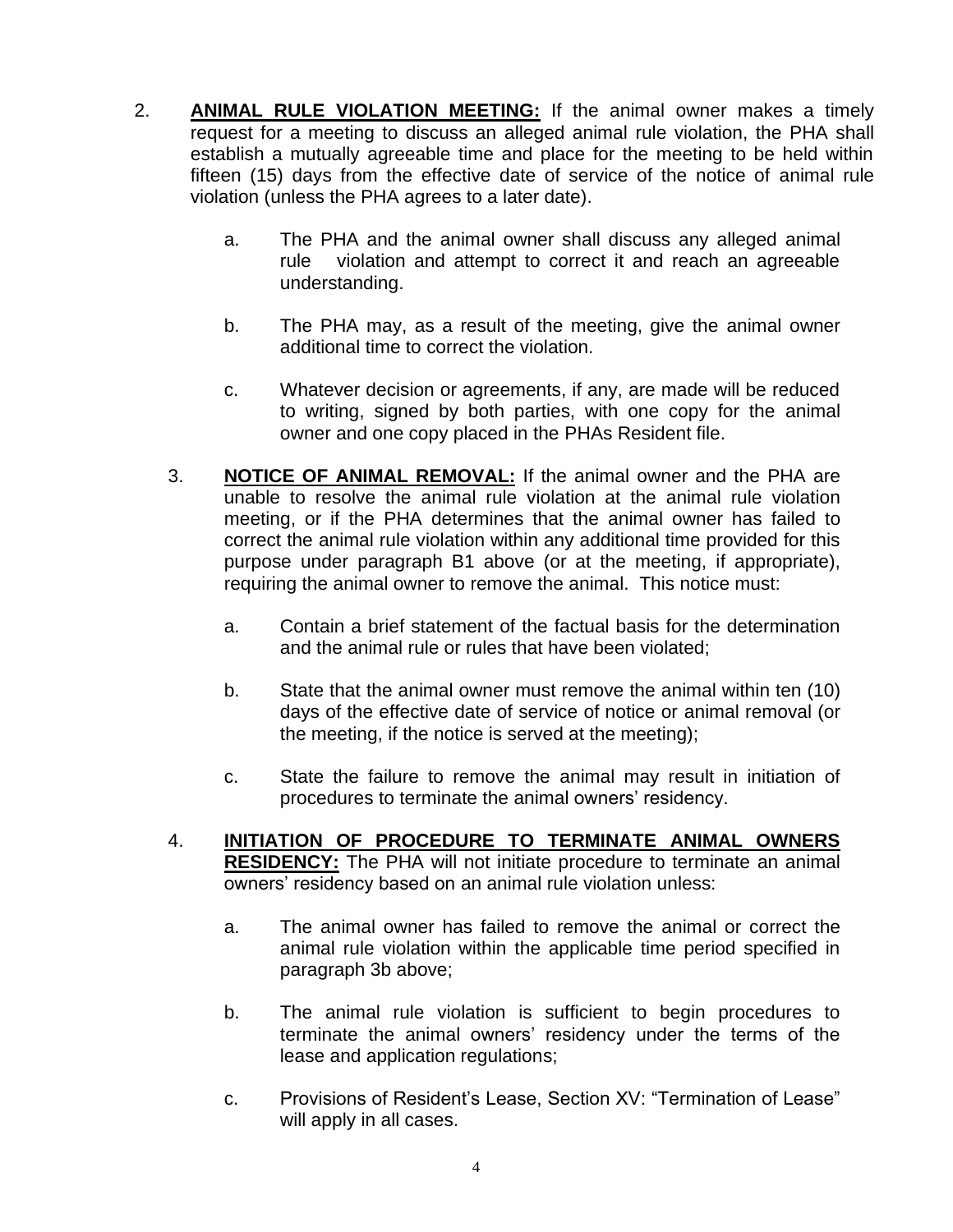# **C. Protection of the Animal**

- 1. If the health or safety of an animal is threatened by the death or incapacity of the animal owner, or by other factors that render the animal owner unable to care for the animal, the PHA may:
	- a. Contact the responsible party or parties listed in the registration form and ask that they assume responsibility for the animal;
	- b. If the responsible party or parties are unwilling or unable to care for the animal, the Authority may contact the appropriate State or Local Authority (or designated agent of such Authority) and request the removal of the animal;
	- c. If the PHA is unable to contact the responsible parties despite reasonable efforts, action as outlined in 1b above will be followed; and
	- d. If none of the above actions reap results, the PHA may enter the animal owners' unit, remove the animal, and place the animal in a facility that will provide care and shelter until the animal owner or a representative of the animal owner is able to assume responsibility for the animal, but no longer than thirty (30) days. The cost of the animal care facility provided under this section shall be borne by the animal owner.

#### **D. NUISANCE OR THREAT TO HEALTH OR SAFETY**

Nothing in this policy prohibits the PHA or the Appropriate City Authority from requiring the removal of any animal from the PHA property. If the animal's conduct or condition is duly determined to constitute, under the provisions of State or Local Law, a nuisance or a threat to the health or safety of other occupants of the PHA property, staff, or of other persons in the community where the project is located.

#### **E. APPLICATION OF RULES**

- 1. Animal owners will be responsible and liable for any and all bodily harm to other residents or individuals and destruction of personal property belonging to others caused by owner's animal will be the moral and financial obligation of the animal owner.
- 2. All animal rules apply to resident and/or resident's guests.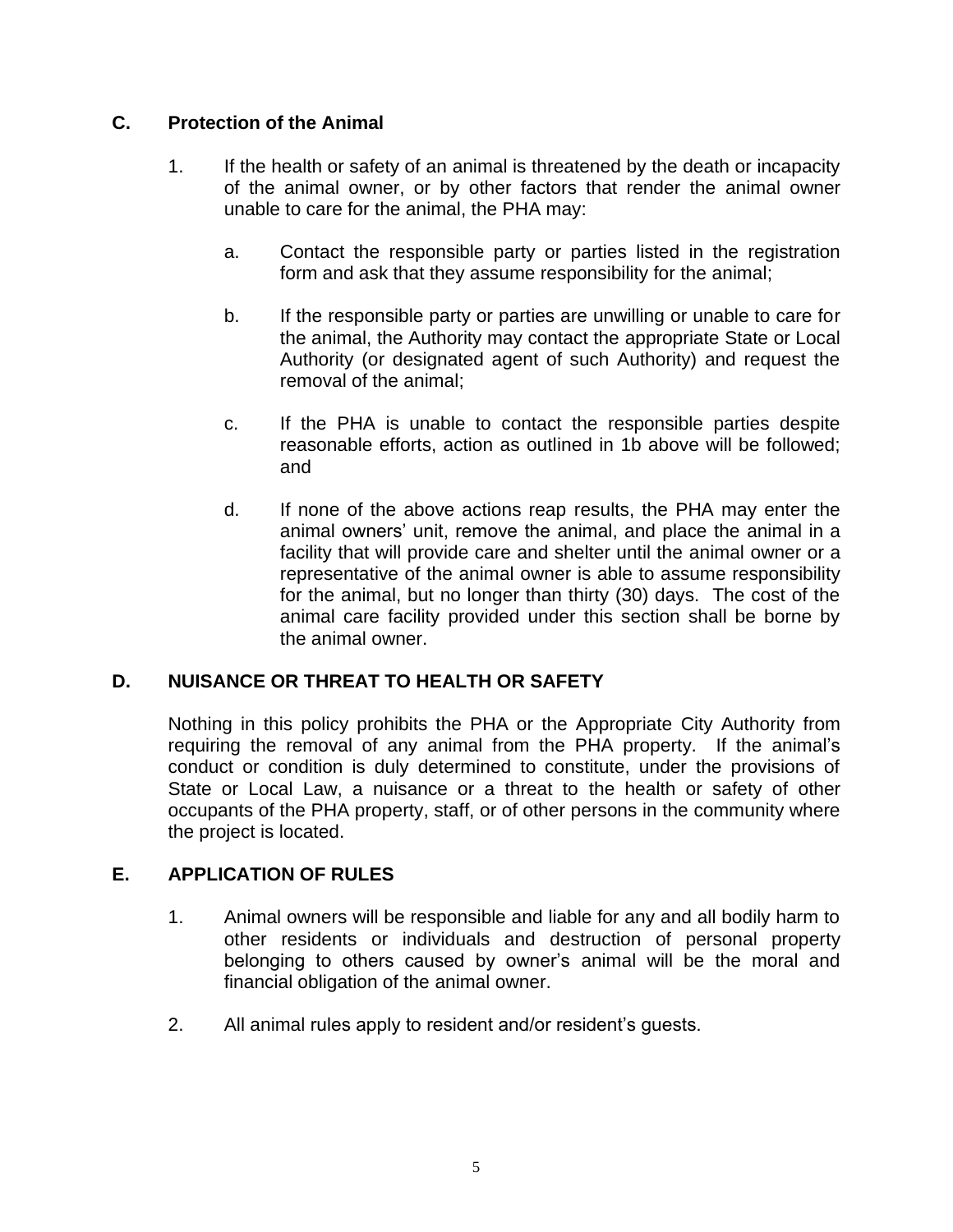# **Appendix 1**

# **ANIMAL OWNERSHIP AGREEMENT**

- **1.** Management considers the keeping of animals a serious responsibility and a risk to each resident in the apartment. If you do not properly control and care for an animal, you will be held liable if it causes any damages or disturbs other residents.
- **2. Conditional Authorization for Animal.** You may keep the animal that is described below in the apartment until Dwelling Lease is terminated. Management may terminate this authorization sooner if your right of occupancy is lawfully terminated or if you or your animal, your guests or any member of your household violates any of the rules contained in the PHA's Animal Ownership Policy or this Agreement.
- **3. Animal/Pet Fee.** The Animal/Pet Fee will be \$ 300.00 . The Animal/Pet Fee is non-refundable. Assistance animals are excluded from the Animal/Pet Fee.
- **4. Liability Not Limited.** The animal/pet fee under this Animal Agreement does not limit resident's liability for property damages, cleaning, deodorization, defleaing, replacements, or personal injuries.
- **5. Description of Animal.** You may keep only one animal as described below. The animal may not exceed twelve (12) inches in height and twenty (20) pounds in weight. You may not substitute other animals for this one without amending this agreement. Assistance animals are exempt from size, breed, and fee regulations. This form must be completed for each assistance animal.

|                                                                                                                                                | Housebroken? _________City of License: _____________License No.: _______________ |  |  |
|------------------------------------------------------------------------------------------------------------------------------------------------|----------------------------------------------------------------------------------|--|--|
|                                                                                                                                                |                                                                                  |  |  |
| Name, address and phone number of person able to care for animal in case of resident's<br>permanent or temporary inability to care for animals |                                                                                  |  |  |
|                                                                                                                                                |                                                                                  |  |  |
|                                                                                                                                                |                                                                                  |  |  |
|                                                                                                                                                |                                                                                  |  |  |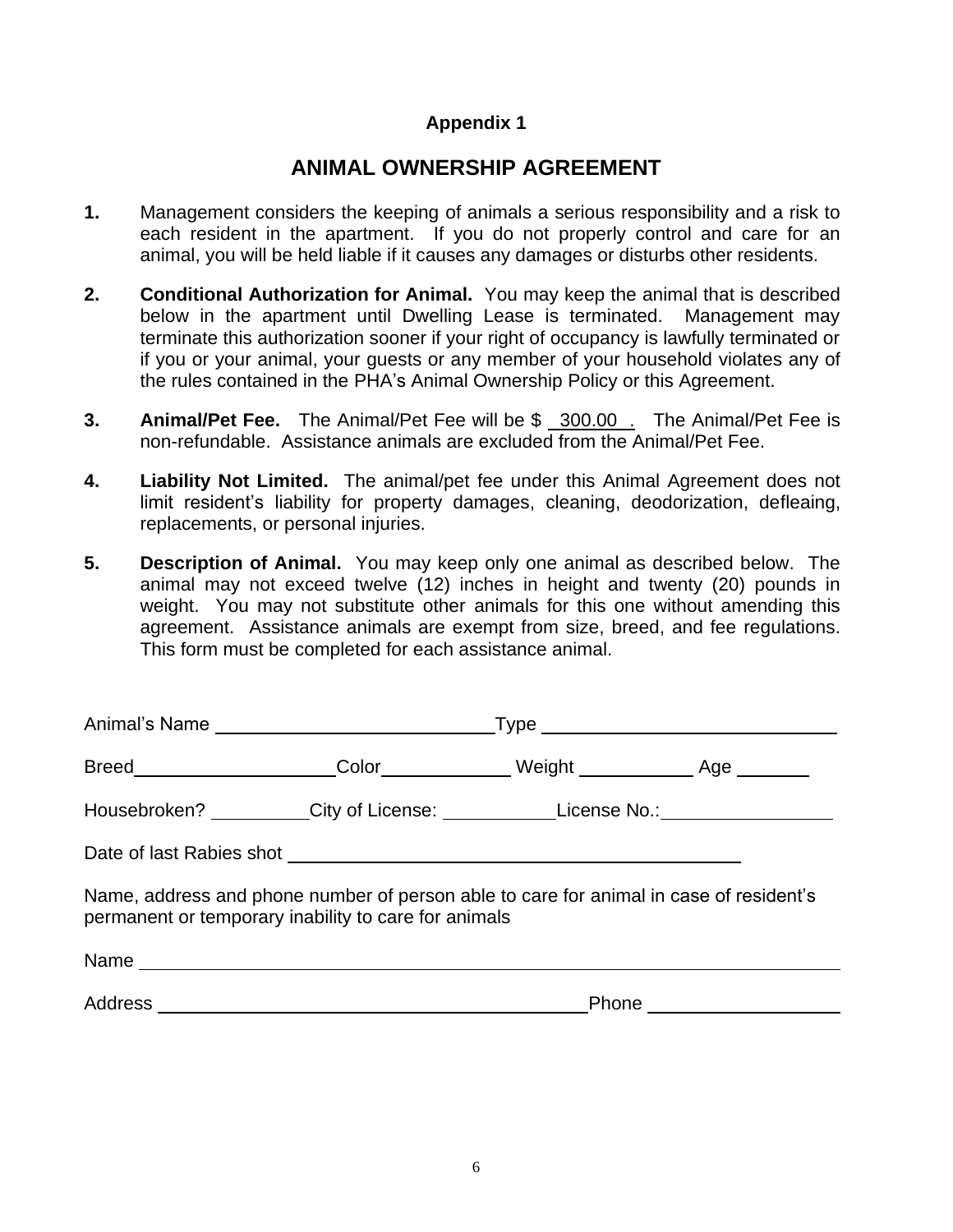| <b>Appendix 2</b><br><b>ANIMAL OWNERRSHIP CERTIFICATION</b>                     | Attach photo of animal |
|---------------------------------------------------------------------------------|------------------------|
|                                                                                 |                        |
|                                                                                 |                        |
| ATLANTA PROPERTY MANAGEMENT                                                     |                        |
| <b>DBA: NET PROPERTY MANAGEMENT</b><br>ATLANTA * HUGHES <u>SPRINGS * LINDEN</u> |                        |

Resident: \_\_\_\_\_\_\_\_\_\_\_\_\_\_\_\_\_\_\_\_\_\_\_\_\_\_\_\_\_\_\_\_\_\_\_\_\_\_\_\_\_\_\_\_\_

Resident: \_\_\_\_\_\_\_\_\_\_\_\_\_\_\_\_\_\_\_\_\_\_\_\_\_\_\_\_\_\_\_\_\_\_\_\_\_\_\_\_\_\_\_\_\_

Resident: \_\_\_\_\_\_\_\_\_\_\_\_\_\_\_\_\_\_\_\_\_\_\_\_\_\_\_\_\_\_\_\_\_\_\_\_\_\_\_\_\_\_\_\_\_

I have read, fully understand and will abide by the rules and regulations contained in the PHA'S Animal Ownership Policy and in this Animal Ownership Agreement.